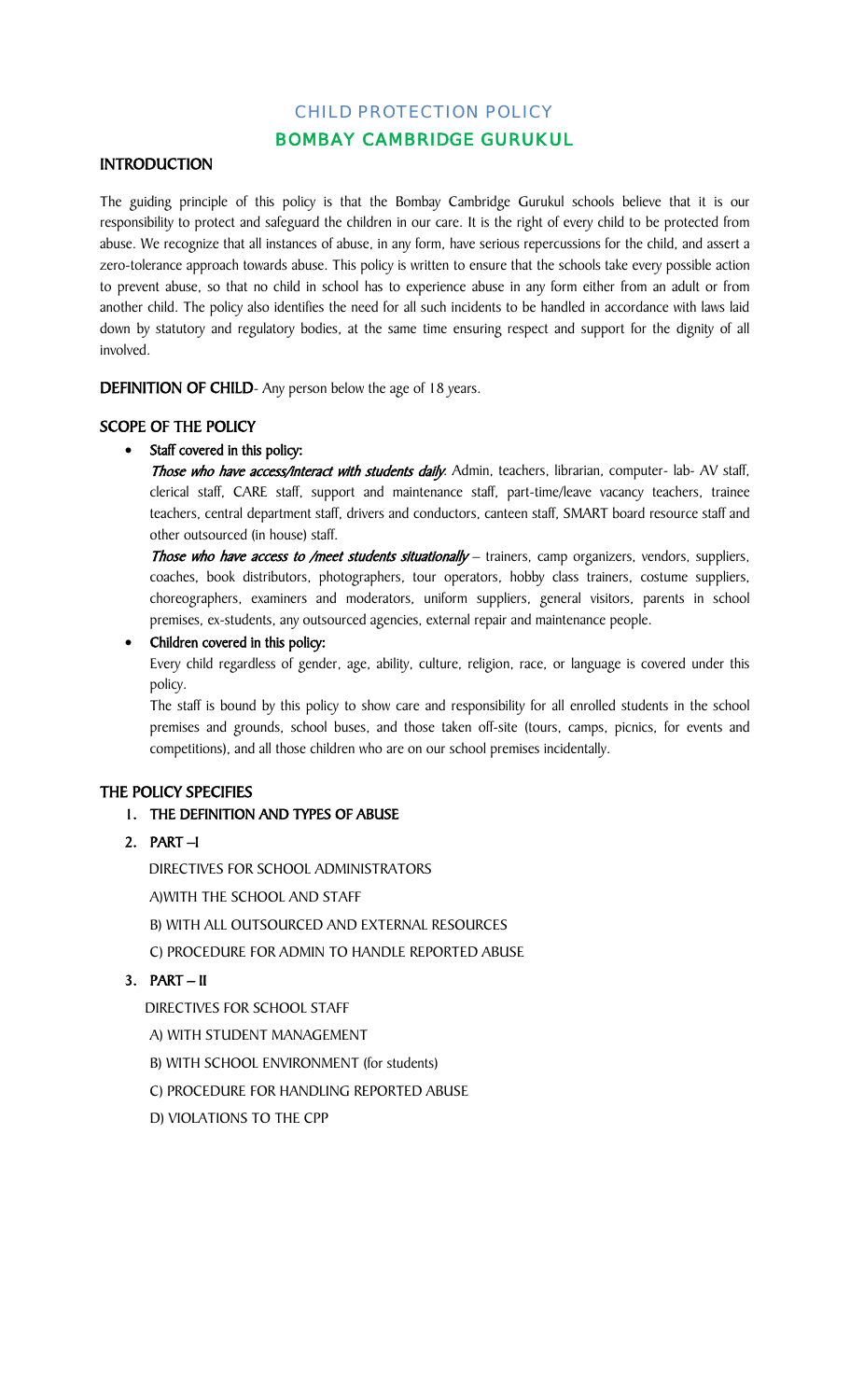#### THE DEFINITION AND TYPESOF ABUSE

#### Definition of Abuse:

Abuse is a deliberate act of ill treatment that can harm or is likely to cause harm to a child's safety, well-being, dignity and/or development. Abuse involves all acts of omission or commission that are harmful to the child's physical, emotional or psychological well-being. Child abuse will have been committed regardless of any justification or reason that may be provided for the ill treatment including discipline, legal sanction, economic necessity, the child's own consent to it, or in the name of cultural and religious practice.

### Types of abuse and their manifestation in schools:

Physical Abuse involves the use of violent physical force or physical punishment so as to cause actual or likely physical injury or suffering, e.g. hitting, shaking, pinching, slapping, shoving, banging or punching, tying or locking up, dragging or pulling, tight grips, denying food or water or washroom facilities, force-feeding, forcing a child to stay in uncomfortable or undignified positions, or to take excessive physical exercise; and any punishments that risk the child's well-being. Use of any sort of physical punishments constitutes abuse.

Emotional or psychological abuse includes humiliating and degrading treatment such as use offoullanguage, name calling, constant criticism, belittling or insulting, persistent shaming, humiliating, ridiculing, ostracizing, and any verbal violence such as shouting and/or threatening. Use of any sort of verbal aggression constitutes abuse.

Sexual Abuse includes anysexually intended action and/or threatto a child, including indecent touching or pointing or exposure, use of sexually explicit language or gesture, showing or drawing pornographic material, taking indecent pictures of children or stripping etc. Any involvement of a child in any sexually intended activity constitutes abuse.

Neglect - It is sometimes called the 'passive' form of abuse in that it relates to the failure to carry out actions that result in significant impairment of the child's health or development including a failure to thrive emotionally and socially.In school, this includesdenying for the child's basic needs, including medical attention, not making referrals to other professionals when needed or communicating with parents/caregivers, as well as ignoring or overlooking the social, emotional and educational needs of children. This also refers to inaction when child is exposed to risky/threatening material or situations, and/or leaving them unsupervised.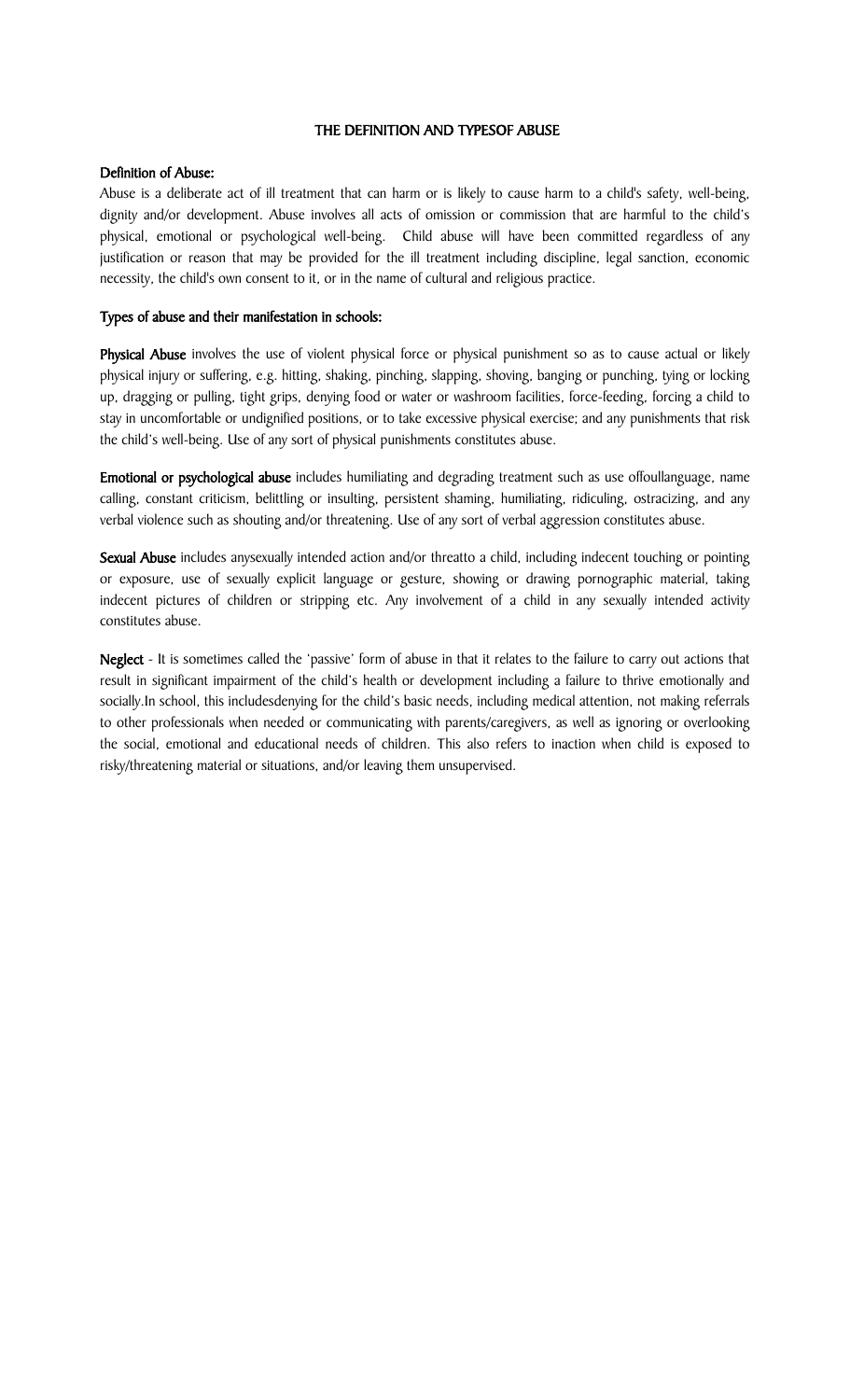# BOMBAY CAMBRIDGE GURUKUL CHILD PROTECTION POLICY

#### PART I

### DIRECTIVES FOR SCHOOL ADMINISTRATORS

No plan for child safety can be complete without the sincere commitment of the admin. The success of this document depends on the actions and responsiveness of admin to student issues. Being conscious of every response in difficult situations, evaluating the efficacy of these actions, and generating better solutions are an integral part of applying a Child Protection Policy. It is expected that admin will ensure the CPP is always in focus when making decisions regarding staff and students.

#### A) WITH THE SCHOOL AND STAFF:

- $\supset$  The SCC will function as the School Safety Committee.
- Model all the components of the Child Protection Policy (CPP) in letter and spirit. No violations are acceptable at the level of admin.
- Communicate the policy to all levels of staff and ensure comprehension of its implications.
- Organize training to all staff to ensure their awareness about what constitutes abuse, its impact, signs to identify abuse, sensitive ways to dealing with student misbehavior, and skills for handling disclosure.
- Admin shall plan access to staff, students or/and parents to report abuse in any form. The SCC will draw up the protocol for handling reports of abuse, including false ones. Plan for the effective identification of violations, and the addressing of offenders systematically.
- Admin will define 'unsafe' material for students and staff that they are prohibited to bring into school.
- $\supset$  The admin shall devise systems that will ensure that the policy stays fresh and active for all staff and is consciously progressing towards being an abuse-free school.
- Formulate minimum standards of protection for all outsiders such as visiting parents, suppliers and vendors, individuals or parties contracted or outsourced to work in the school and/or with the students, guests, visiting teachers etc. with particular attention given to newly recruited staff, newly enrolled students and their parents.
- Lay down clear guidelines for student to student behavior, and guide all children to treat each other with respect and sensitivity. Devise an anti-bullying policy for students.
- Plan a student suggestion box, and guide the student council to ensure awareness among children about ways to stay safe and communicate distress to key adults.
- $\supset$  Identify teaching points in the curriculum related to safety, design the life skills program based on perceived needs of students, and offer awareness programs for students, staff, and parents periodically.
- Any violations of the CPP must be responded to by the admin. Every opportunity to reaffirm the school's commitment to the CPP will have a cascading effect on staff. Once instructions are in place, and training has been instituted, the admin may plan consequences for violations that consider the type of violation, severity and frequency.
- $\supset$  The CARE centre should be adequately equipped to manage cases of child abuse with professional consultation and intervention skills.
- Ensure adequate measures for security in the school,control the movement of visitors and plan identification and validation for all non-staff who are on the school premises for any reason.
- **C** Recruitment guidelines: It is important that all new recruits are carefully whetted before being offered employment. For this the recruitment procedure should consider verification of credentials, inquiry with previous employers, and a well designed interview process. The first 2 years of service should involve carefully monitoring and observations, and credibility should be established before confirmation.
- The admin will plan and maintain records of incidents related to indiscipline, and deal with them promptly and appropriately, enrolling the CARE center where necessary.
- $\supset$  The admin shall develop an anti-bullying policy that outlines the procedure of managing harmful and disturbing behaviors from time-to-time, in order to ensure that it remains effective and relevant. The policy should identify corrective actions for both the offender and the victim.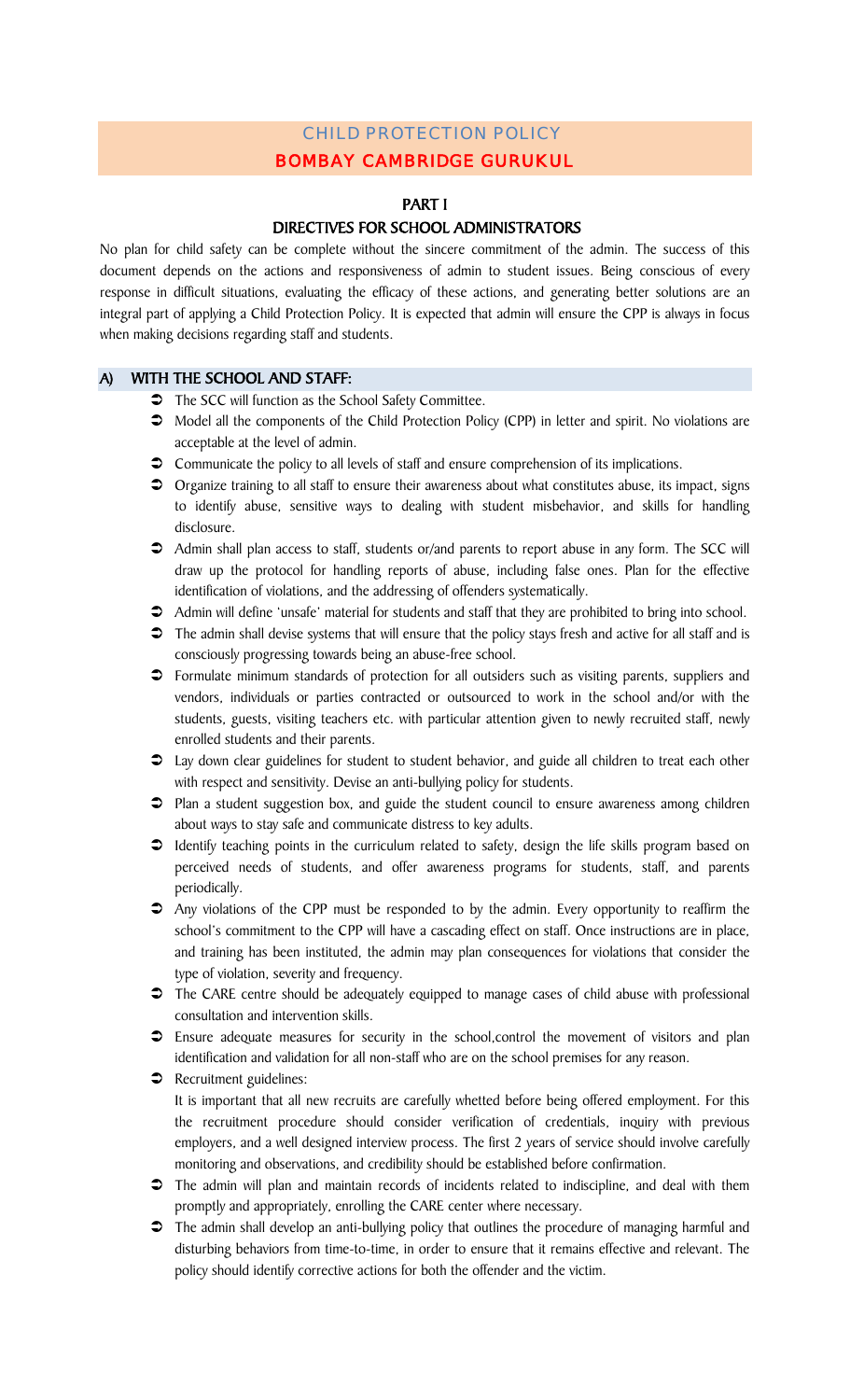- $\triangleright$  The admin shall specify a student safety policy, a data protection policy, as well as a discipline policy for staff.
- Plan the method of measuring and evaluation of the school environment to track progress and impact of the policy.
- Review the CPP annually, and discuss revision thereafter every 3 years.

### B) WITH ALL OUTSOURCED AND EXTERNAL RESOURCES:

### MINIMUM STANDARDS OF PROTECTION

The MSP applies to all persons who have access/meet students periodically or situationally, as a result of a contract with the school, or the outsourcing/hiring of their services for a temporary period of time. The policy therefore applies to all persons who students are exposed to, and who are not staff of the school. This includes camp and field trip organizers, VG vendors, suppliers, coaches, book distributors, photographers, tour operators, hobby class trainers, costume suppliers, choreographers, examiners and moderators and visiting faculty, teacher trainees, uniform suppliers, general guests/visitors and prospective parents, applicants, any parents or ex-staff or ex-students in school premises, any outsourced agencies (including CD), external repair and maintenance people, couriers and salesmen.

MSP: (shaded area for display in school for parents)

- **Please treat students with respect and sensitivity at all times, ensuring that you not cause offence by word** or action.
- **Please ensure you are properly and formally attired when around students. You will wear an ID supplied** by the security while in school premises.
- **Please restrict your movements in the premises, and leave the premises once your work is done.**
- **Please do not meet or interact with students or take them out of the premises without authorization from** an admin.
- **Please do not use any inappropriate or abusive language with students or in the presence of students.**
- Please do not take photographs/videos in the school premises and/or of students without permission.
- Please do not carry unsafe or potentially dangerous material when in school premises, including sharp or inflammable objects.

In addition:

- You will not share or seek personal data of and from students. Any data regarding school students cannot be shared with anyone else under any circumstances. No student may be contacted directly but through parent or school staff even after the event.
- You will avoid any physical contact with any student for any reason whatsoever. Adequate distance must be maintained when talking to students.
- You will not consume any tobacco/alcohol relatedproducts when around the students (in and out of premises). If so found, strict action will be taken.
- You will not accept or provide any favors to students, nor engage with them in any commercial transaction outside the school contract.
- In case of an emergency, do not act without permission from the admin (except when the child's best interest supersedes this)
- You will report any observed abuse immediately to the school authorities.

All contracts with external suppliers and agencies should include: Clear instructions regarding contact in case of emergency, plan for medical emergencies, the right of the school to check any content that maybe used, policy regarding cancellation or use of helpers/substitutes, and ensuring students are supervised at all times (till handed over to a parent or teacher).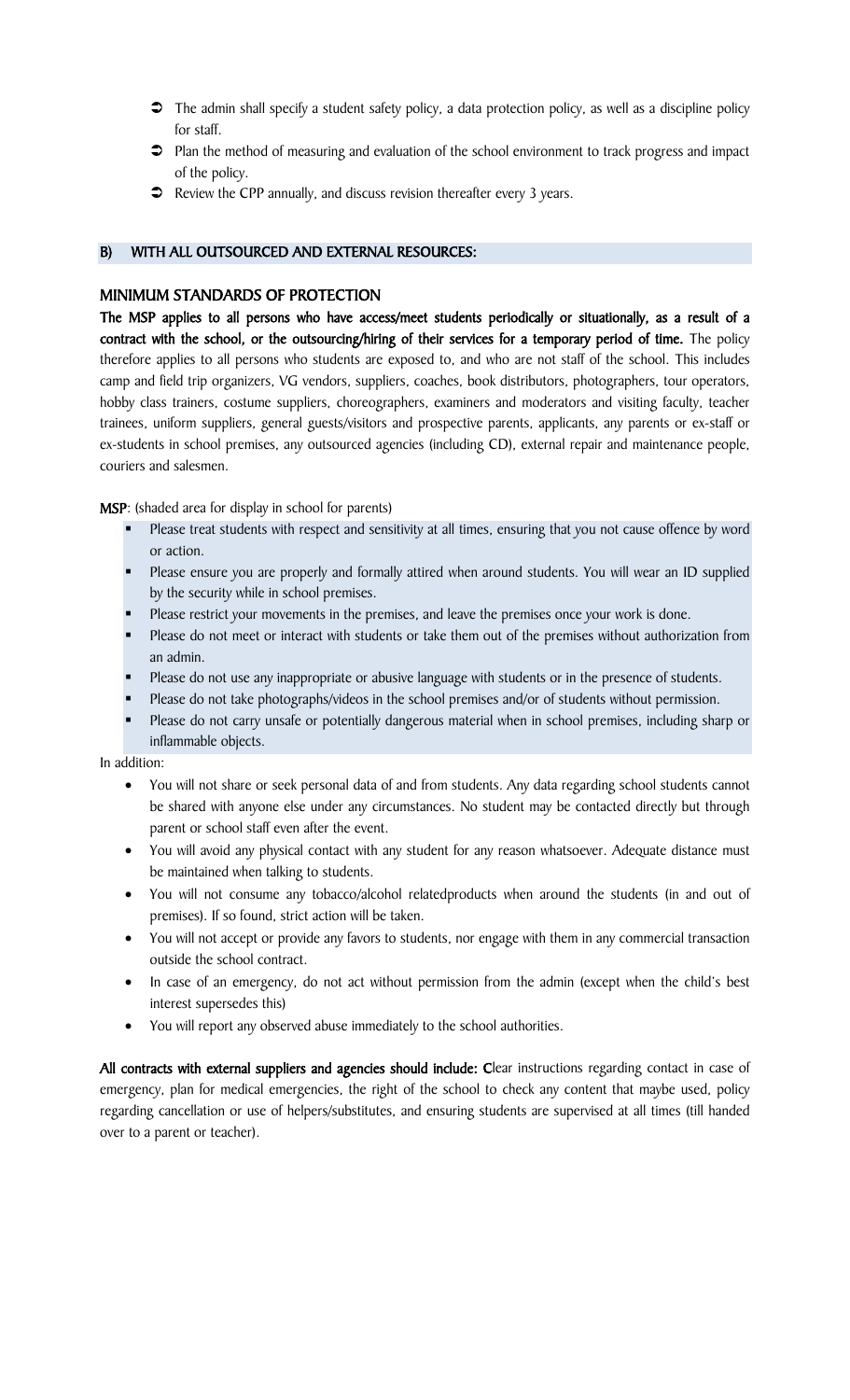### C) PROCEDURE FOR ADMIN TO HANDLE REPORTED ABUSE:

All school personnel who in the course of any aspect of their professional duties, have reasonable grounds to suspect that a child under the age of 18 has been / is being abused (physically or sexually), are required to comply promptly with the mandatory provisions of the document. A failure to comply with this statutory duty is an offence.

#### Sexual Abuse: All CSA cases will be dealt by the Principal directly. No delegation is permitted.

Reported by Parent/student/staff Principal — **HRI** and Chairman Parent / Police

Principal will plan the coordination of information with relevant members of staff.

#### Physical /Emotional abuse:



#### Admin will guide staff for handling reported abuse:

Any staff person if witness to disclosure or to actual abuse should be guided to:

- Follow guidelines for handling disclosure / stop the abuse and safeguard child.
- Report the matter to their Head on the same day, without delay.
- Ensure confidentiality.

### Informing Parents / Guardians

It is essential that parents / guardians are involved in handling any cases of detected abuse. In the event parents cannot be contacted, the safety of the child will be of paramount importance. In certain circumstances,informing parents should be deferred particularly where there are concerns about physical or sexual abuse involving family members. These include situations when:

- Informing parents/ guardians might place the child at increased risk
- A disclosure by a child involves a parent or other family member
- Informing parents/ guardians might place staff at risk

In such circumstances, the school and Management may plan steps with caution and discretion.

When the abuse involves another child as perpetrator - the school admin will proceed with extreme caution. A discussion is essential before informing parents, and the decision should focus on the best interest of the children involved as well as other children of the school.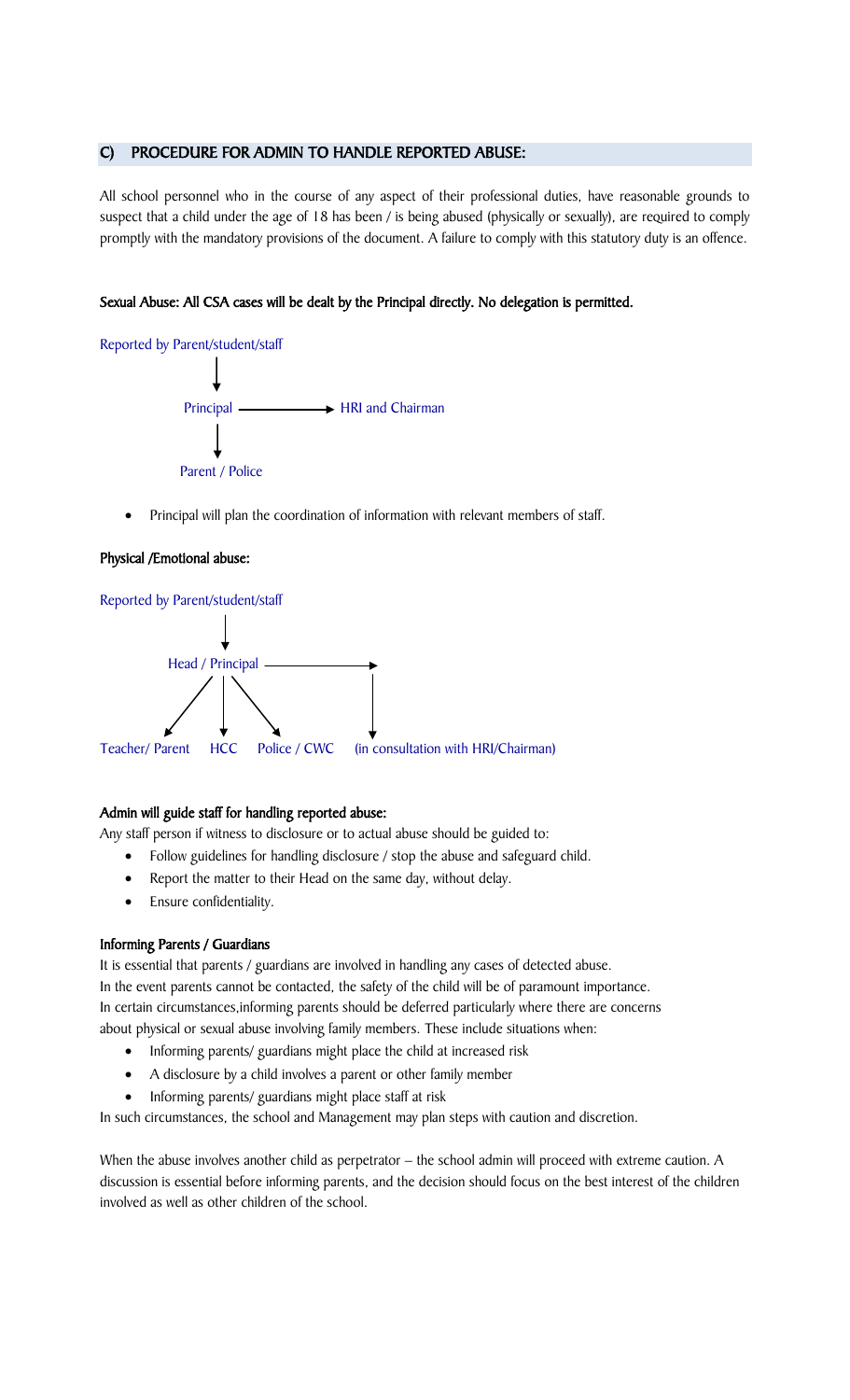# BOMBAY CAMBRIDGE GURUKUL CHILD PROTECTION POLICY

## PART II DIRECTIVES FOR SCHOOL STAFF

In keeping with the United Nations Convention for Child Rights, the Commission of Child Rights Act 2005, the Protection of Children from Sexual Offences Act 2012, and other related legislations, as well as the Bombay Cambridge Gurukul schools Mission and Vision, the Child Protection Policy has been drafted has a formal document applicable to all those in employment of BOMBAY CAMBRIDGE GURUKUL SCHOOLS whether temporary, permanent or on contract.

As educators, it is our responsibility to provide a safe environment for children and services which foster their health, developmental needs, abilities, self respect and dignity.Every staff of this school must commit to the sensitive care and handling of students in the school in keeping with this policy. With this policy, every staff will ensure a learning environment for students which is free from any threat or fear, and will make every effort to reduce and eradicate wherever possible, incidents in which students are made to feel frightened, excluded or humiliated.

### A) WITH STUDENT MANAGEMENT

### $\boxtimes$  Rules for interaction with students in school:

- 1. Staff shall ensure that their behavior with students is decent and appropriate at all times, befitting the relationship of teacher and student.
- 2. Staff shall care for all children and focus on correction rather than punishment. No corporal punishment can be used with any children in the school. Any kind of physical violence, however mild it maybe, if intended to coerce, scare or humiliate a student, will be defined as abusive. This includes strict restriction of hitting, slapping, pushing, pinching, ear-pulling, throwing chalk or any other object with intent to hurt, making child kneel, pulling hair, bending finger, tight grips, or similar actions. No staff shall threaten children with the intent to cause fear or punish them physically for any reason. Staff must only use physical intervention as a last resort to protect the safety of children or adults, after appropriate de - escalation strategies have been used or in the event of serious situations where this is not possible.
- 3. Treat children with respect: No staff will use any form of verbal violence or emotionally hurtful language with students with the intention to cause shame, guilt, or fear. Verbal abuse will also include all forms of sarcasm, misuse of personal information of the child, labeling or discrimination, isolation or comparison or victimization, gossip or comments regarding his/her appearance, race, religion, or family.No staff shall shout, yell, or demonstrate verbally abusive behavior with students or in their presence.
- 4. Teachers will not show favoritism or partiality, nor will they victimize, persecute or target any student for negative attention. Teachers will not make any derogatory remarks on a student's worksheet or project or to any student for any effort s/he has made towards his/her academic and curricular work or performance in competitive and non-competitive events.
- 5. No staff shall assign handling of student misbehavior to another student. It is suggested that the word 'monitor' be replaced by the words 'class volunteer'.
- 6. No staff shall touch any student nor ask a student to touch them for any reason whatsoever. Touching or holding a child may be necessary to offer assistance in case of:
	- a medical emergency or
	- use of washroom (uptil the age of 4 years), or
	- physically challenged children who may require help, or
	- when a child is under extreme distress.

At all times, the child's permission must be sought. As much as possible above Std.1, the same gender staff will provide assistance (below that, female only).

7. If any child is found to be in distress or injured, any staff near-by must help the child and report the matter to their authorities immediately. Any student requiring first aid must be accompanied by someone for assistance.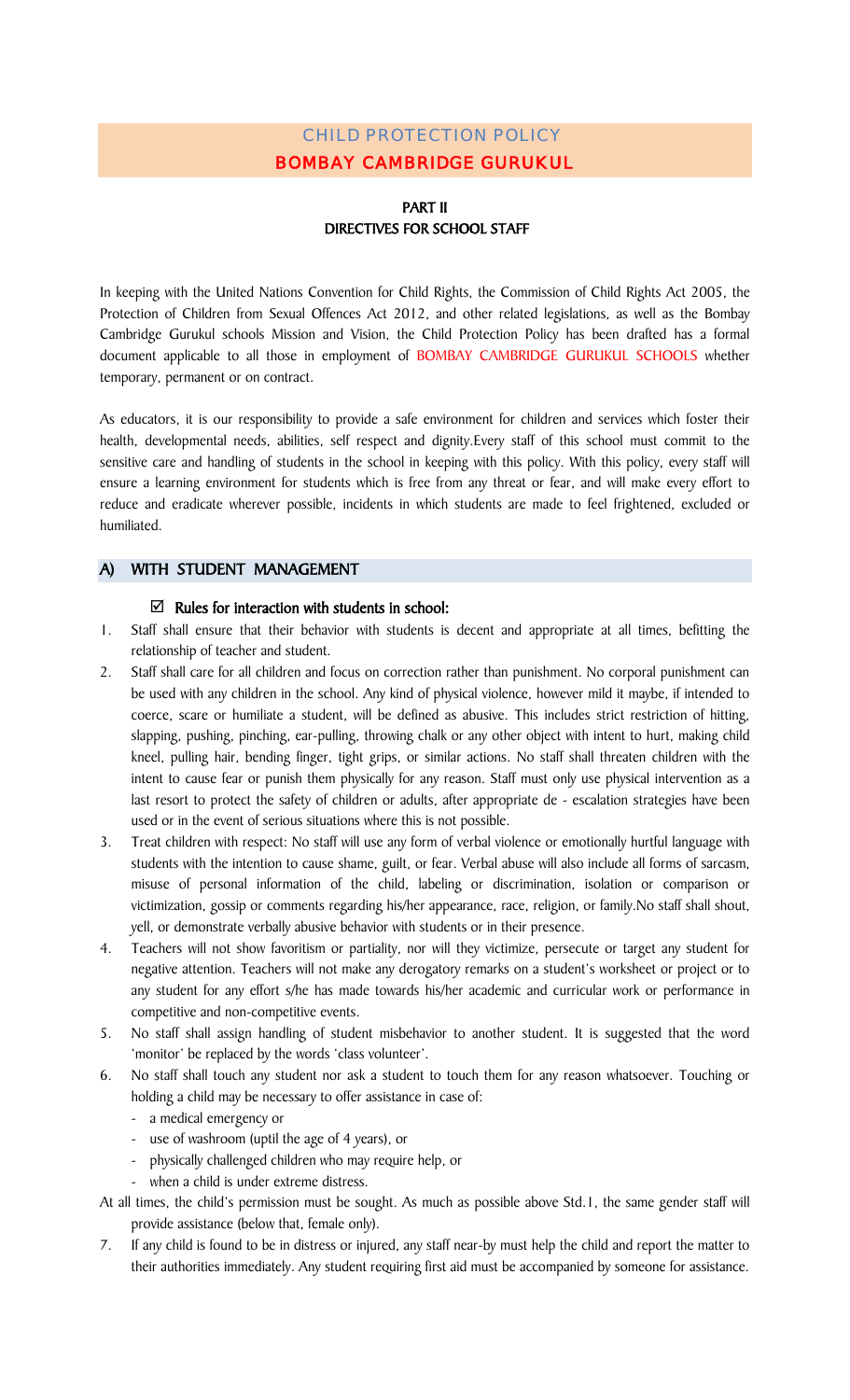- 8. No staff will be found alone with a student in any part of the school premises. Staff will maintain a physical distance from students that is respectful and appropriate.
- 9. Cleaning staff will not enter washrooms if there are any students inside.
- 10. No staff should be found carrying any inappropriate material, or download or have any such material on computers assigned to them, or carry any objectionable material on personal items such as cell phones and pen-drives.
- 11. No staff will share their personal information such as phone number, on-line information or address with students, and are restricted to acquire the same from students as well, unless permitted by the HM.
- 12. Staff will not meet any child outside of the school or at his/her house, nor invite any child to his/her place or any outside location in a personal capacity.
- 13. Staff will maintain strictly professional relationships with parents of the school, and avoid any casual or informal association with them in and out of the school premises.
- 14. Staff will ensure they report any inappropriate activity inside or outside school (involving students) to the HM without delay.
- 15. All student misbehavior (on or off site) will be handled with care, consistency and impartiality, and all serious misbehavior which is physical or sexual in nature, must be reported to the HM without exception.
- 16. Any staff who observes or suspects any potential sign of abuse (injuries, bruises, marks etc) on any child, will report it to the HM. If any staff witnesses any sort of abuse of a child, they will do all they can to stop it at once.

### $\boxtimes$  Rules for interaction with students off-site (outside school):

- 1. A suitable adult/teacher-student ratio should be planned and implemented for all off-site activity.
- 2. Staff will not leave students unaccompanied any time to any places such as washroom, shops, food stalls in any place except their assigned rooms.
- 3. Staff will not assign their students to the care of any stranger or any person who is not school staff.
- 4. Staff will ensure that students are not provided any unsafe material for consumption, nor provided any unsafe activity during their outing.
- 5. Staff should conduct a head-count every 2 hours.
- 6. Off-site, staff is on duty 24X7, and must ensure supervision of students throughout.
- 7. Staff must carry with them a list of all the children in their supervision with their contact numbers. If children are carrying a phone, the group leader must have those numbers as well.
- 8. Staff must carry with them a list of those children with medical concerns and emergency instructions.
- 9. Staff in-charge must report daily to the HM about their status, and of any concerns that have come about. Any medical emergency or major conflict must be communicated to the Principal immediately.
- 10. If admin is inaccessible, the teacher in charge shall consult all present teachers, and decide on the basis of consensus in the best interest of the child.
- 11. Staff must ensure they don't get informal or casual in their behavior with students during such outings.
- 12. Staff will observe all the rules that apply to students in the presence of students.
- 13. Staff should deal professionally with all unknown and outside people, and ensure they don't compromise the safety of the students by their own behavior.
- 14. Staff will not take pictures of students and upload or share them on-line, even unintentionally. Staff will not allow outsiders to take pictures of students either.
- 15. Till students are picked up by their parents, the teacher will stay in charge of her students and will not leave them alone or unattended. Staff will not drop out mid-way to depart for home till all students have been handed over to their parents.

# $\boxtimes$  Rules for student information and privacy:

- 1. Staff will not interact with current students on any social media.
- 2. Staff will not carry or share any student information with anyone outside of the school (including the media) without proper authorization.
- 3. Staff will not upload any pictures of students on their personal on-line sites or retain on cell phones.
- 4. Staff will ensure respect and confidentiality for student information, and refrain from any casual sharing of information except with real cause and to those relevant.
- 5. No networking groups can be created with students or parents without the permission of the Principal.
- 6. Any photographs on the school sites or publications must be authorized by the Principal.
- 7. Staff will not collect any information about students except as directed by the HM.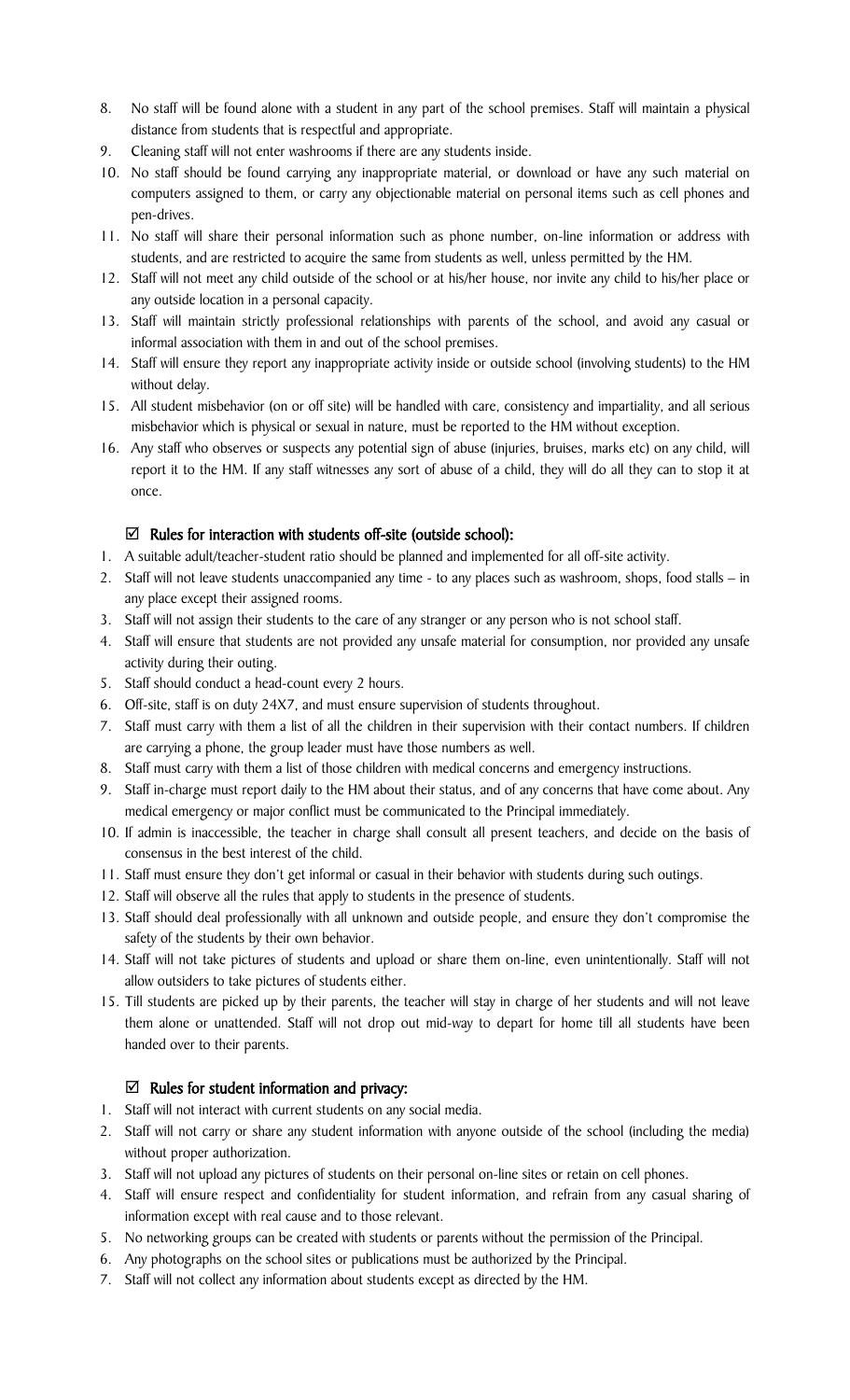- 8. For any sample document, care should be taken to black-out the child's name or any information that may reveal his/her identity.
- 9. If any unsafe material is confiscated from students, staff will immediately deposit said material with the HM.
- 10. If staff has any information about a student that puts him/her or others in danger or at-risk; the staff will immediately inform the HM of such information.

### B) WITH SCHOOL ENVIRONMENT (for students)

The staff will guide students towards socially responsible and sensitive behaviors with each other when in school. Such behavior may include any instances of bullying, aggression, coercion, ostracizing, shaming or harassment; or it may involve the carrying of material that is inappropriate or dangerous. We will strive to reduce and eradicate wherever possible, incidents in which students are made to feel frightened, excluded or humiliated.

All staff are required to bring to student awareness that creating a warm and safe school environment is the responsibility of all students. If every student were to be responsible for his/her own behavior, this can be smoothly achieved. The following rules can help create an inclusive and supportive climate for all students in the school:

- ♠ Students are expected to use polite and decent language at all times. Any use of offensive language, teasing and name calling is unacceptable.
- ♠ Students must help other students, and accept the right of another student to say 'No'. Any bullying, harassment, threats or intimidation to other students will not be accepted.
- ♠ Students will treat all students with respect, and awareness of their right to privacy. No student action should lead to outraging the modesty of another or cause humiliation.
- ♠ Students will use communication and cooperation to manage differences and refrain from resorting to verbal or physical aggression or violence of any kind.
- ♠ Students will operate social networking media responsibly so that it does not malign, abuse or embarrass anyone else.
- ♠ Students will ensure that they do not isolate, ostracize, or victimize any other student for any reason.
- ♠ Students will report all unsafe behaviors and any form of student distress to teachers immediately.

Role of staff with the Anti-Bullying Policy: To ensure the safety of children from bullying, every member of the school will contribute towards a culture of respect, tolerance and inclusion everywhere in the school premises and off-site when on duty.

- ♠ The staff will actively support the school and promote a respectful and peaceful environment in the premises and classrooms through all means available.
- ♠ Staff will ensure that they promote healthy strategies for conflict resolution amongst students, and ensure a healthy social climate in the classrooms.
- ♠ Advocacy will aim at creating awareness amongst all students, staff, and parents of the school about the impact and repercussions of unsafe behaviors.
- ♠ No staff shall allow, tolerate, condone or trivialize bullying behaviors. We must respond effectively to all instances of bullying that are reported to us.
- ♠ Staff will provide support to students who have been bullied, and use effective behavior management strategies to prevent recurrence of this act.
- ♠ Staff will ensure that whistle-blowers (those who report or inform) are protected.
- ♠ All staff will continually upgrade their skills with managing student aggression, and take responsibility for the effective management of all students in their care.
- ♠ The student council will be enrolled to spread awareness in the student body, and provide access to student for reporting abusive behavior.

All staff will ensure that students can access them when in need, and that they (staff) will make every effort to understand and appropriately handle the issue brought to them. Staff will ensure they are fair in their decisions and are able to plan consequences without violating child rights. Every staff person in the school will help students to solve problems and manage their disputes amicably. Matters of importance must be reported to the Principal without delay.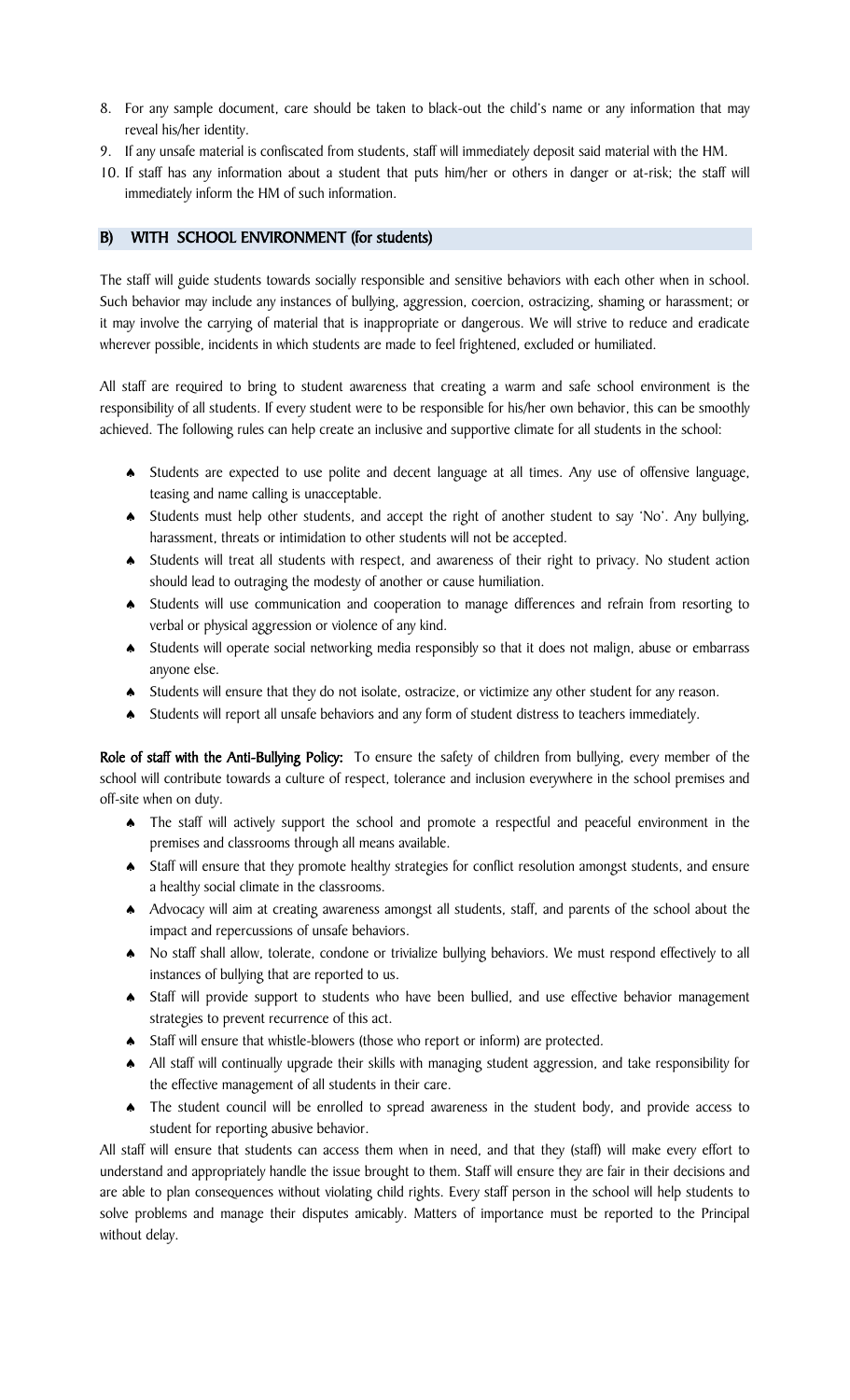### C) PROCEDURE FOR HANDLING REPORTED ABUSE:

All school personnel who in the course of any aspect of their professional duties, have reasonable grounds to suspect that a child under the age of 18 has been / is being abused (physically or sexually), are required to comply promptly with the mandatory provisions of this document. A failure to comply with this statutory duty is an offence.

Any staff that has:

- committed any violation of the Child Protection Policy, or
- has witnessed any other staff violating this policy, or
- if during the course of conversation with student, parent or any vendor has detected an instance of abuse, or has been reported about the same,

will immediately report the matter to the Head of their section.

Any staff person if witness to actual abuse will:

- Stop the abuse and safeguard child.
- Report the matter to their Head on the same day, without delay.
- Ensure confidentiality.

# D) VIOLATIONS TO THE CPP:

Both, acts of omission and commission, should be reported to admin immediately. Any violations of the Child Protection Policy will warrant immediate action for the staff concerned. The actions may include:

- Reassignment of duty
- Submission of Apology letter
- Entry in CR/service book
- Memo
- Withholding of increment
- **Suspension**
- **Termination**
- Report to police

Let's join hands to create a safe and sensitive school environment which will ensure the best possible psychological advantage to our students and to children everywhere.